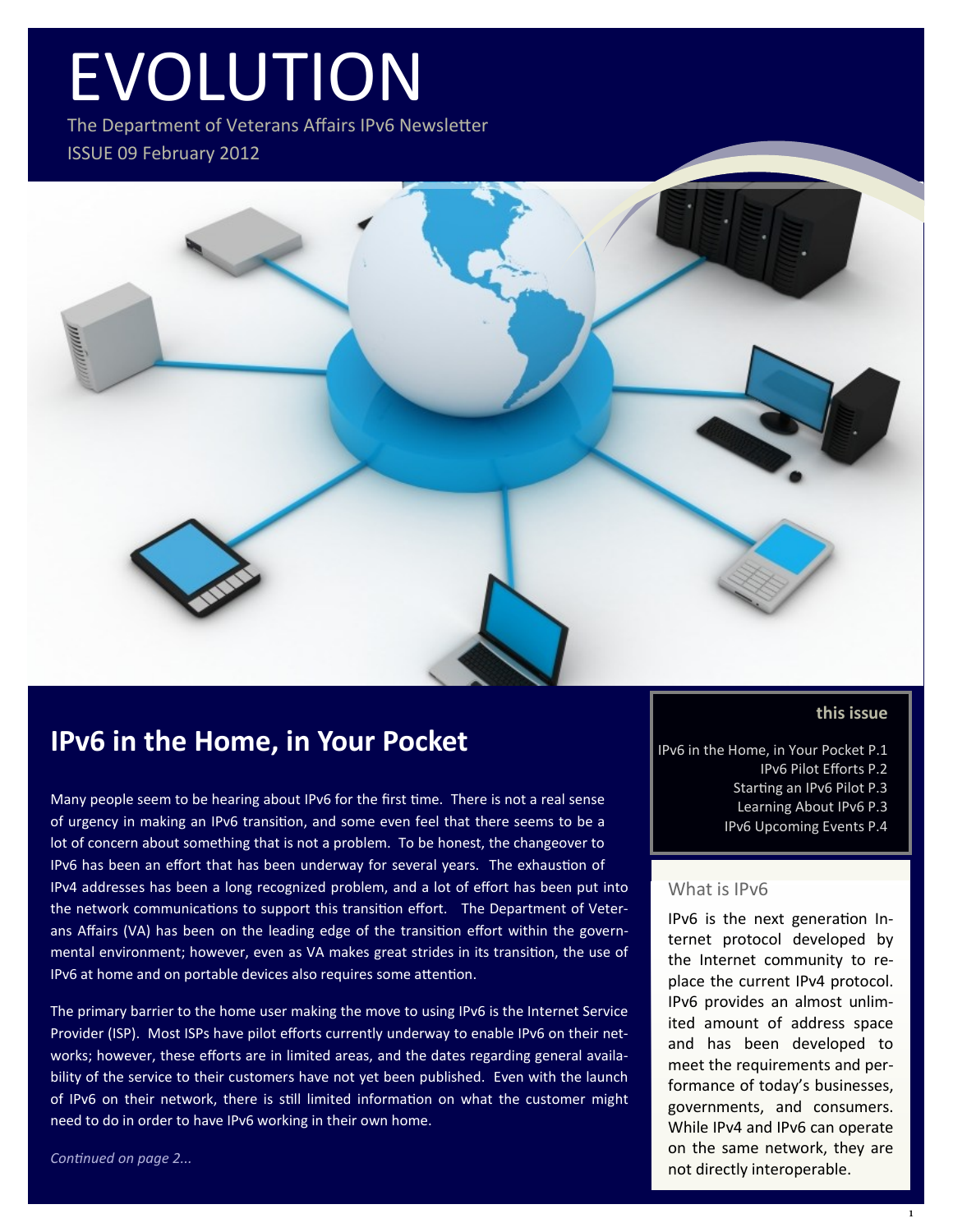

 $IPv4$ 192.168.11.155 / 255.255.255.0 **IPv4 Broadcast Address** 192.168.11.255  $IPv6$ fe80::2ae0:2cff:fe6e:1743/64 2001:470:8:10fb:2ae0:2cff:fe6e:1743/64 2001:470:8:10fb:b854:fb2c:fa98:bc2d/64

**Your IPv6 Address In** 2001:470:8:2b9:42fc:89ff:fe21:534d

you thought WhattsMyIP was cool . . .<br>can reach this site by any of the following URLs:<br><u>w.whatismyipy6.com</u> : To verify DNS selects an IPv6 over an IPv4 addres<br><u>w.whatismyipy6.com</u> : To force access to the IPv6 version (t

What Is My IPv6 Address?

IPv6 in Your Home, in Your Pocket

#### *Continued from Page 1*

In addition to the ISP, another obstacle to home IPv6 use is that many home users have their own wireless routers and gateways. Many of these products are just beginning to have firmware upgrades released by their vendors that provide limited IPv6 support. Most new gateways may offer IPv6; however, firmware upgrades could be necessary. With that in mind, many home users will likely need assistance to be able to use IPv6 at home and over the Internet. Also, home users may have older versions of gateways for which vendors have chosen not to offer an IPv6 upgrade. In those cases, the gateway will need to be replaced with a newer one that offers the protocol.

Home computers and their operating systems are also a potential barrier. If a home user has a computer running Windows Vista, Windows 7, or the later versions of other computer operating systems, it is likely that they will be able to communicate using IPv6 without much effort. However, if the computer has Windows 95, Windows 98, Windows 2000, Windows XP or older versions of computer operating systems, the IPv6 assistance would be limited, at best, and not necessarily supported by the vendor. Having the latest operating systems is always best in this case.

Most recently released models of smartphones appear to have some level of IPv6 capability; however, the smartphone itself does not make that a certainty. To ensure the possibility of IPv6 being able to work, the latest version of the phone's operating system should be downloaded from the carrier (AT&T, Sprint, Verizon, etc.). Some carriers may still not offer IPv6, so a help desk call to the vendor may be required. The iPhone, for instance, in its current version of the iOS (version 5.01), does have some level of support for IPv6 when connected to wireless networks, as does the Android. For these devices, the number of capabilities and applications that can leverage the IPv6 protocol will increase as the overall usage of IPv6 increases.

Unfortunately, the use of IPv6 in most of your common home and portable devices will not be automatic. Many devices may need some level of technical assistance to configure or update their systems; however, this hindrance should become less troublesome as IPv6 usage increases.



### **VA IPv6 Training**

In accordance with our leadership role among Federal Agencies, the Department of Veteran Affairs is reactivating and refreshing the IPv6 training program. The agency has successfully established a premier IPv6 training program that equips network professionals with the knowledge and skills to facilitate a smooth transition to IPv6 within VA.

"Train the Trainer" was one of the successful programs implemented by the VA IPv6 Steering Committee in 2008, bringing IPv6 training to IT personnel throughout the agency.

New training material is being developed to assist not only IT Specialists, but Acquisition and Procurement personnel as well. The training will ensure that all network hardware and software acquired and installed for use by the agency is IPv6 capable.

One part of the training program is the offering of a two-day training session on April 16-17, 2012, just prior to the April 18-19, 2012 Interagency Meeting in Charleston, SC. This general course will provide VA and other Federal agency personnel a chance to become very familiar with IPv6, how it is used, and what may be impacted with its implementation.

The agency continues to proactively explore new and innovative methods to train professionals on IPv6 ensuring the agency meets its objective of total transition to IPv6 by 2015.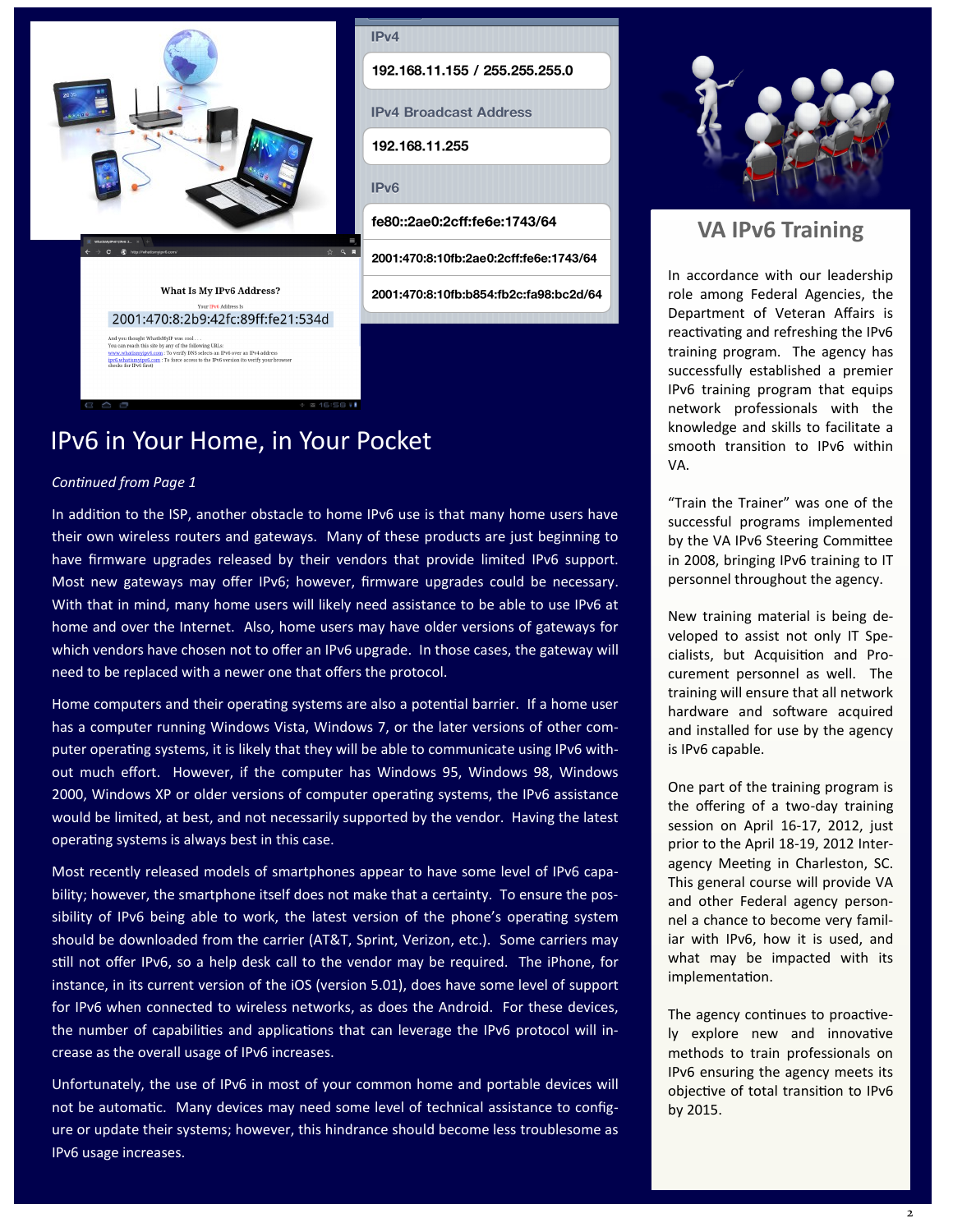

# Starting an IPv6 Pilot

The IPv6 PMTO has reached out to the leads of VA's 13 Strategic Initiatives to identify pilots where IPv6 can add value. The pilot selection process has been developed to provide a systemic approach to identifying and selecting proof-of-concept projects for the IPv6 Pilot Program.

The primary goal of the selection process will be to identify multiple demonstration projects that leverage the numerous benefits associated with IPv6 and will, simultaneously, provide clear benefits to the VA. IPv6 will be employed significantly throughout the program, and the demonstrations will span the entire VA mission profile including improving VA's IT infrastructure.

Each pilot will require the development of effectiveness measures to ensure that its adoption can be fully assessed by the VA IPv6 project, senior leaders, and stakeholders. The following information needs to be fully understood in order to develop effectiveness measures.

- What VA organizations are supported by the pilot?
- What VA customers are supported by the pilot?
- What service or benefit is enhanced by the pilot?
- Can the candidate pilot exceed a current capability?
- Can the candidate pilot provide a new capability or solve an existing problem?
- Does the pilot provide enhanced security?
- What restrictions apply to the pilot's deployment?

While the types of candidate pilots will vary greatly, the unique characteristics of each pilot will be evaluated against a common framework which includes a combination of factors such as:

- **•** Benefits,
- Cost,
- Schedule,
- Risk, and
- Return on Investment (ROI).

Once a pilot has been selected, the IPv6 PMTO will offer full support to see the pilot come to fruition. The level of resources needed to assist the pilot lead will be determined and procurement will be identified to expedite any needed approval of funds.



# Nurse Call Pilot

Currently, Veterans Affairs Medical Centers, across the country have a variety of different nurse call systems. Most systems are antiquated and cannot interface with the necessary wireless products.

A nurse call system has two basic functions: (1) to provide patients with a means of calling caregivers and (2) to provide caregivers with a means of summoning additional help to the patient's room. In its simplest form, a nurse call system consists of lights, audible tones, and voice communication between the patient room and a nurse station. Such systems can operate using relatively simple mechanical and electrical components. Most systems offer at least some form of computerized operation, which can greatly expand the system's capabilities. They can now provide direct interface to multiple wireless solutions including paging, wireless phones, and locators.

There is the prototype computer and LCD monitor for demonstration at the VA central office. The prototype demonstrates a fully integrated system that facilitates communication with the nurse staff through a touch screen in the case that the patient cannot communicate.

## The IPv6 Q&A Corner

### Q: Where can I learn about IPv6 on my own?

Learning about IPv6 can be as simple as a visit to a search engine on the Internet using Google, Bing, or Yahoo. Perform a search using the phrase "IPv6 explained" or "IPv6 for Dummies" and you can see a link like: *http://voip.about.com/od/ voipbasics/a/IPv6.htm*. Other useful information can be found at *http:// www.hpcmo.hpc.mil/cms2/index.php/ipv6-knowledge-base-general-info/140-faq#q6* and *http://www.isoc.org/internet/issues/ipv6\_faq.shtml*.

There are some books that may be useful. These include:

- **IPv6 Essentials** by Silvia Hagen
- **IPv6 for Enterprise Networks** by Shannon McFarland
- **Deploying IPv6 Networks** by Ciprian Popoviciu
- **IPv6 Security** by Scott Hogg
- **IPv6 Network Administration** by David Malone